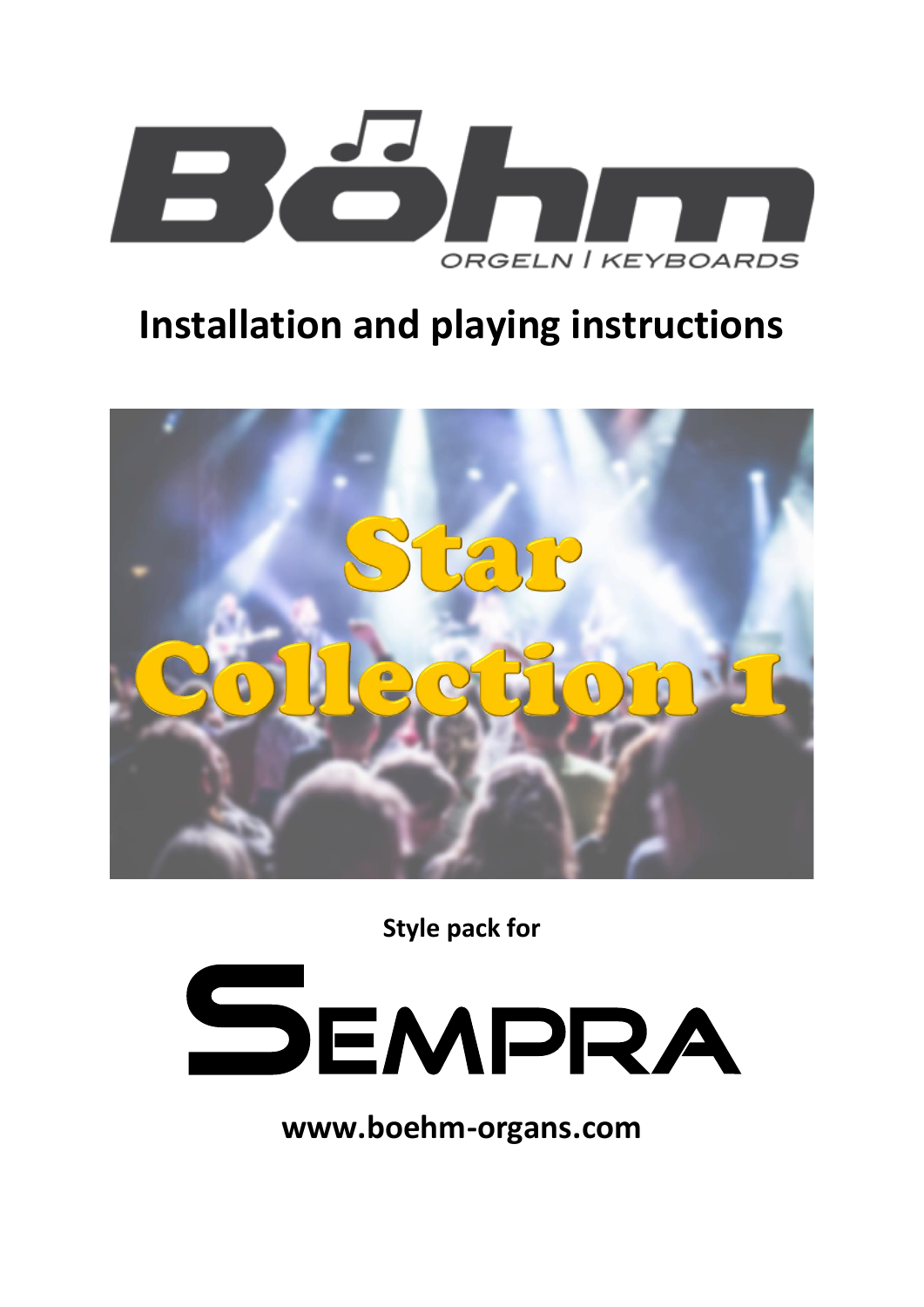Style pack Star Collection 1 for SEMPRA - Installation and playing instructions

version 1.00 Item no. 41231AE

Status: 05.05.2020

The information contained in this documentation can be used without prior notice and are made available by the Keyswerk GmbH to third parties. Keyswerk Musikelektronik GmbH does not represent any obligation.

The description is based on the information available at the time of going to printing.

Changes of technical details compared to the descriptions. All specifications and illustrations in this manual are reserved. Keyswerk Musikelektronik GmbH can be held liable for program errors and for incorrect information in the documentation and its consequences assume no liability.

© 2020 Keyswerk Musikeletronik GmbH All rights reserved.

Responsible for the content KEYSWERK Music Electronics GmbH Warbersche Strasse 32 31675 Bückeburg Phone: +49 5722 - 905088 Fax: +49 5722 - 287555 Internet: www. boehm-organs.com e-mail info@boehm-organs.com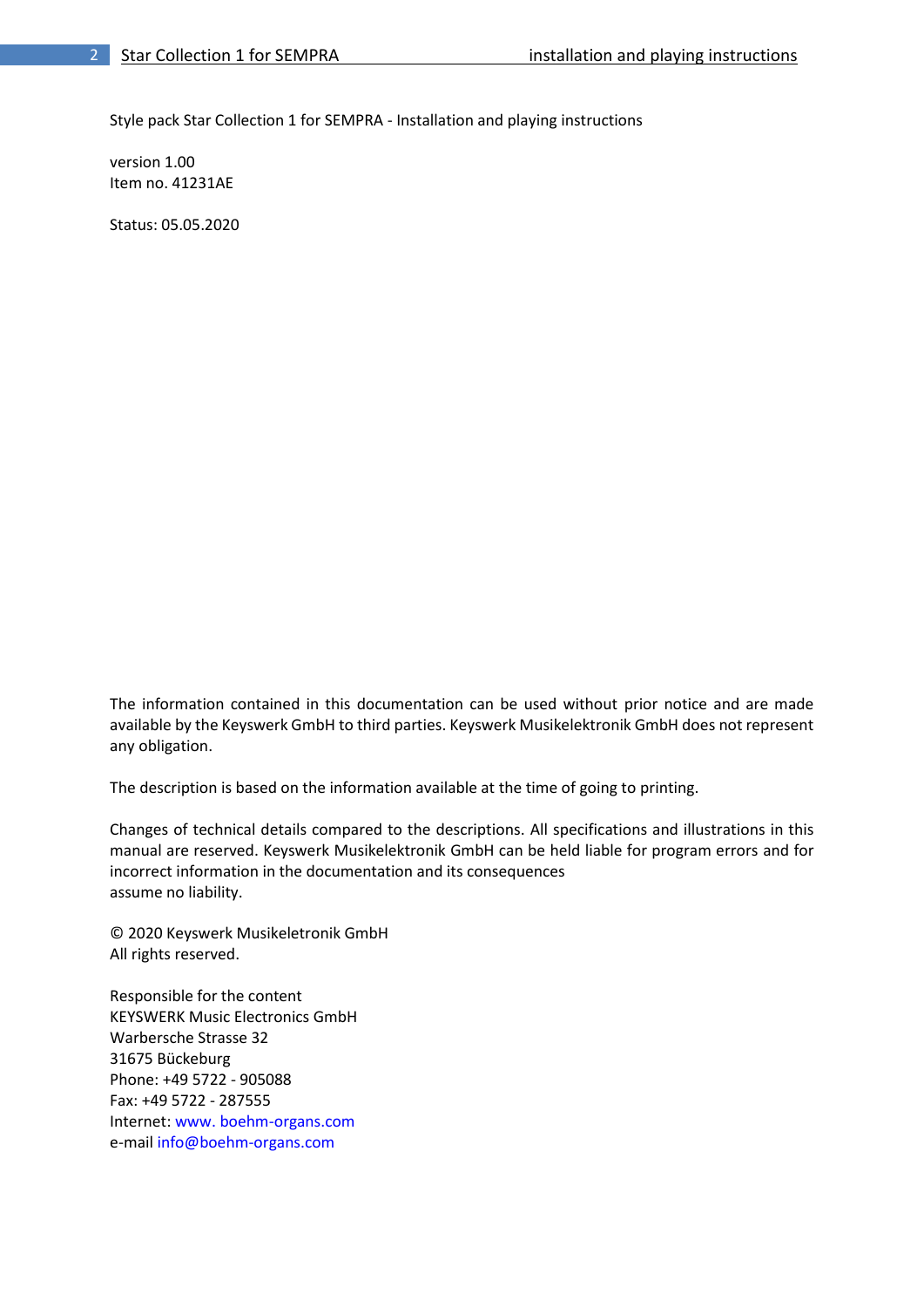## **Content**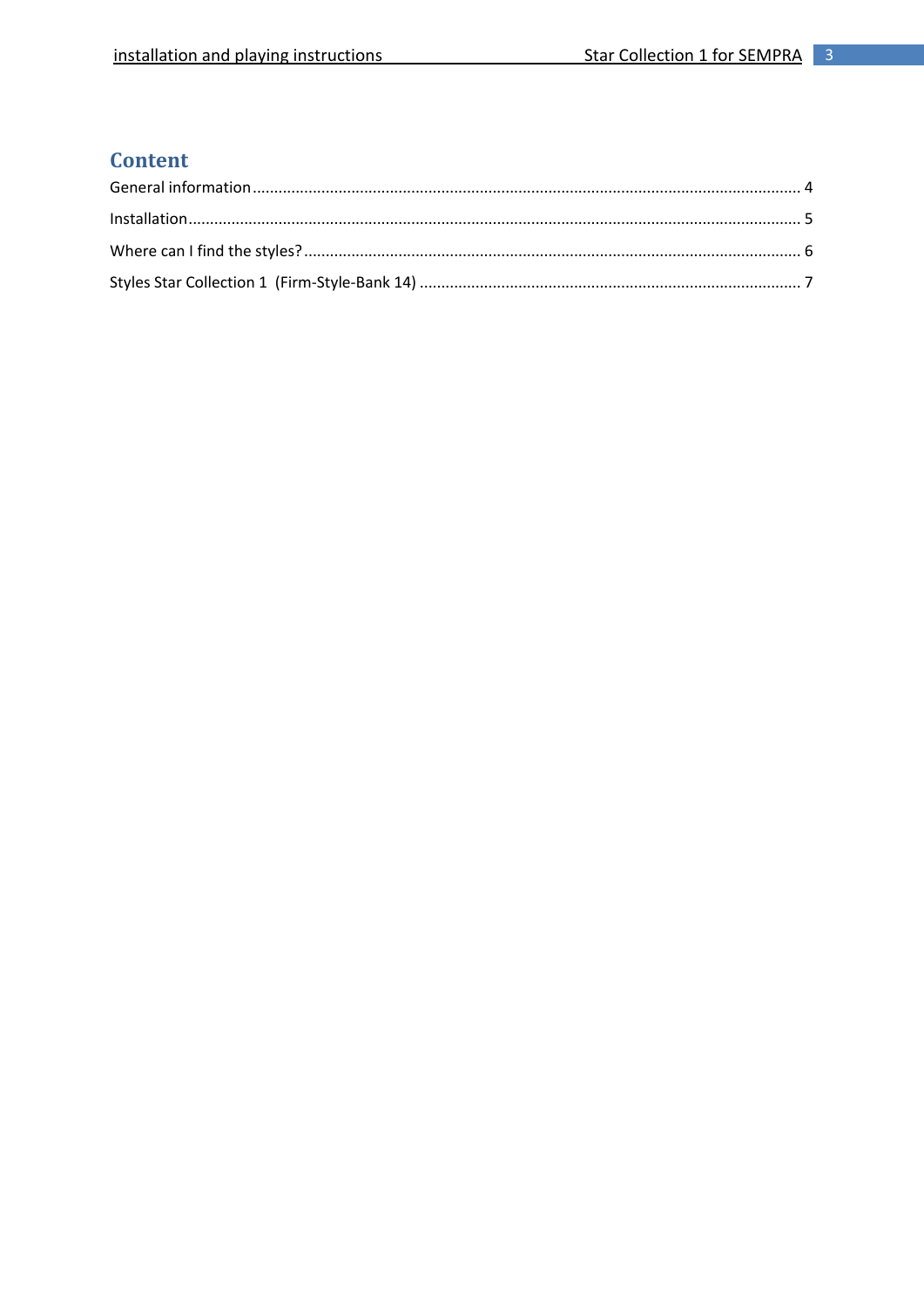#### <span id="page-3-0"></span>**General information**

We are pleased that you are expanding your SEMPRA with the software **Star Collection**. Our artists have collected a lot of material. The Star Collection 1 and 2 packages contain 32 styles each.

These styles are generally very universally applicable. Some of the Intros and Endings for Variation 3 and 4 are based on popular songs. Some styles have special features. For example, it is possible that in variation 1 no bass is played to have a longer Intro or in other styles a variation is used as a so-called "Bridge" (comparable to a middle part or trio in a song). Such a "Bridge" seems to take an inappropriate special position within the 4 variations at first. But if you play a suitable title, you are happy to have a suitable accompaniment for this special passage as well.

In the "Disco Fox"-like style "Howard Medley" only the Variation 4 is a triplet rhythm. If you play a Howard Carpendale medley, you can use the fourth variation for "Hello again".

When listening to the styles you will certainly notice that there is a lot of detail in the instrumentation of the Intros and Endings of Variations 3 and 4. Your SEMPRA can use separate playing parameters for Intros and Endings. This is especially interesting to emphasize certain leading elements of the arrangements only in the Intro or Ending. This is often used in the form of changes in timbre, dynamic, changes in pitch range, reverb, etc.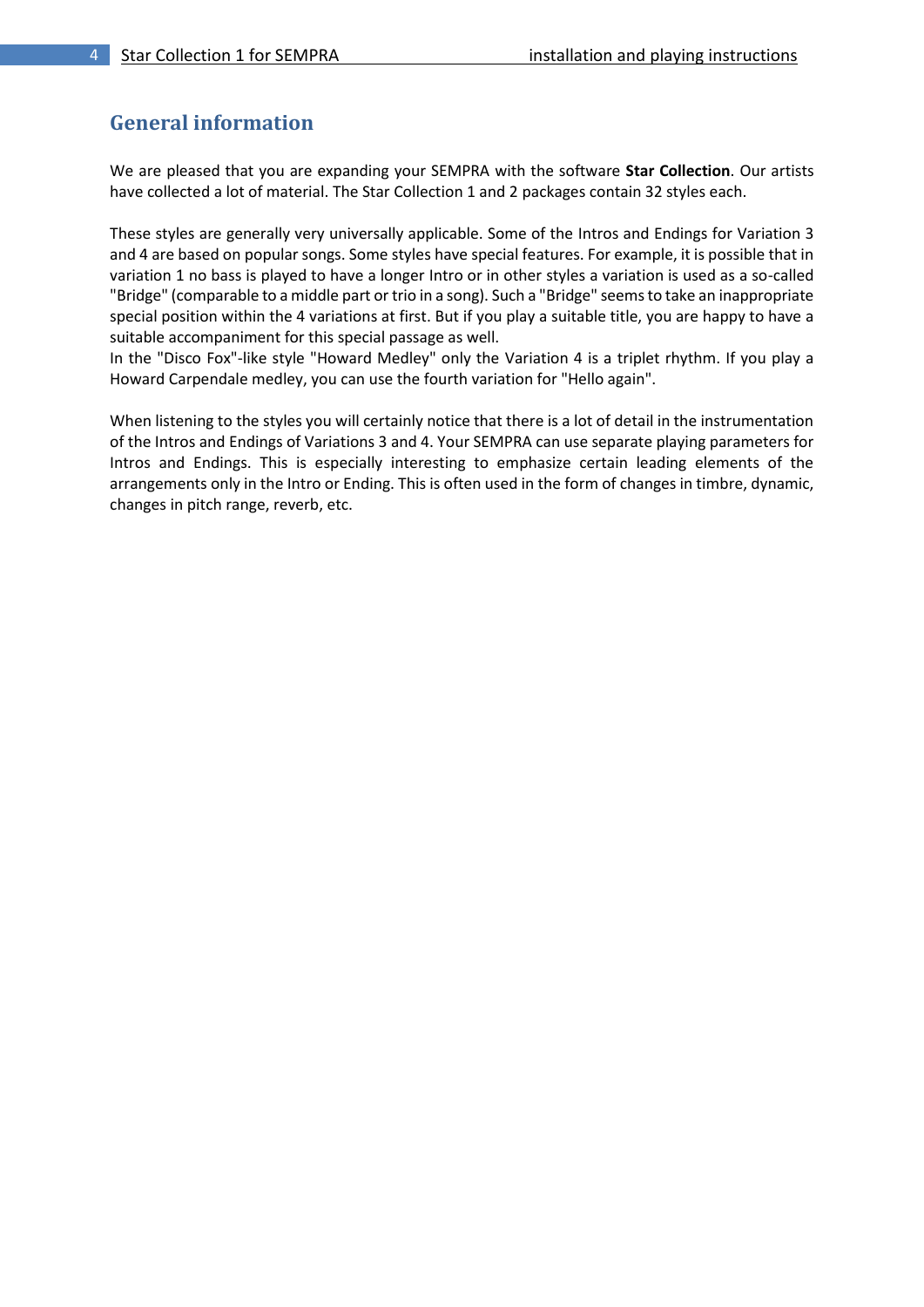### <span id="page-4-0"></span>**Installation**

The styles are installed into the instrument from the USB stick belonging to your SEMPRA with the factory data.

*Attention: If you have received the package as an "arc" file (archive file) by email, please copy this file first on the PC into the top directory of your factory data stick (or any other USB stick, but it must be formatted on your SEMPRA). When inserting the stick into the SEMPRA the system will recognize the archive file and ask you if the archive should be unpacked. Confirm with ENTER. The installation folder for the package "Star Collection 1" will now be created on the stick (we recommend that you delete the arc-file from the stick after the installation, otherwise you will always be asked whether the file should be unpacked when you insert the stick).* 

You can now continue with the actual installation on the SEMPRA:

- Insert the USB stick with the installation data into one of the USB sockets of your SEMPRA.
- Press the USB button to open the USB menu in the display.
- Tap the **Installation** data type on the left (the field is shown in red).
- Move the cursor to the "**59131 Star Collection I**" folder (but do not open the folder!) using the **data-wheel** or the **cursor keys Up/Down.**
- Tap on the right on the "**Load/Install Folder**" field.
- The display asks if you really want to install the data. Confirm with **[Enter]**.
- The data will now be loaded. Afterwards you can leave the USB menu again (press **ESC** or **USB** button).
- Now the Styles are loaded (see display). After that the installation is finished. The data of the package can be used.





*Attention: Please note that factory data, including the doo packages, are always installed on an account-specific basis. If you use additional user accounts on your SEMPRA and you want to use the Star Collection styles in these accounts, you may have to repeat the installation for these additional accounts!*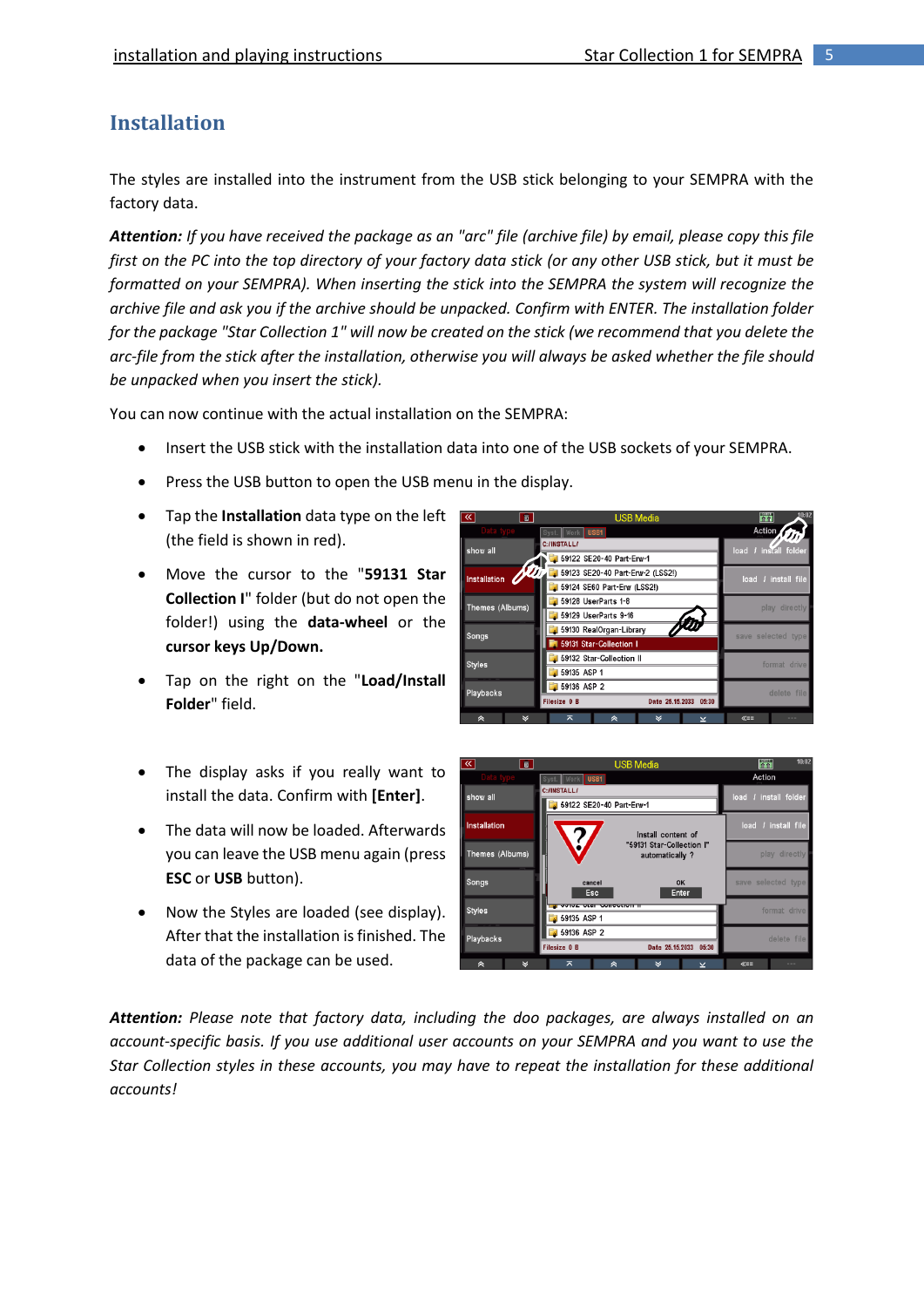#### <span id="page-5-0"></span>**Where can I find the styles?**

The **Star Collection-STYLES** occupy the Firm Style Bank 14 (Star Collection). They are assigned to the corresponding categories and subgroups in the style selection.

You can recognize styles of the Star Collection 1 and 2 packages by the abbreviation "**StCl1**" or "**StCl2**" after the style name.

| $\overline{\bf{K}}$ | 页      |                         | Select Style                 |              |                   | $\boxed{\uparrow \uparrow}$ | 10:36    |
|---------------------|--------|-------------------------|------------------------------|--------------|-------------------|-----------------------------|----------|
| Category            |        |                         |                              |              |                   | Group                       |          |
| Pop / Beat          |        | <b>Star Collection</b>  |                              |              |                   |                             |          |
|                     |        |                         | 001: 8 Beat-Rock Party StCl1 |              | 烦                 |                             |          |
| R&B                 |        | 002: 8 Beat light StCl1 |                              |              |                   |                             |          |
|                     |        | 003: Blues StCl1        |                              |              |                   |                             |          |
| Dance / Modern      |        |                         | 004: Boney M. Medley StCl1   |              |                   |                             |          |
| <b>Discofox</b>     |        |                         | oos: Dance Trouper StCl1     |              |                   |                             |          |
|                     |        |                         | 006: Disco YMCA StCl1        |              |                   |                             |          |
| Jive / Rock'n'Roll  |        |                         | ooz: Howard Medley StCl1     |              |                   |                             |          |
| Latin               |        |                         | 008: Jamaica Dance StCl1     |              |                   |                             |          |
|                     |        | Time sig.: 4/4          |                              |              | <b>Tempo: 118</b> |                             |          |
| ≪                   | $\vee$ | ≪                       | $\checkmark$                 | <b>Style</b> | Playback          | Arpeggio                    | Sideline |

Surely you would like to try out all styles of the **Star Collection 1** first? No problem:

Select one of the **StCl1** styles and then set the Style list in the display to "**All ACCs**".

To do this, press and hold the **[Shift]** button at the bottom right of the display to switch the **F buttons** below the display to the second function level.



Press the F button **All ACCs**. The list is now switched to the complete list sorted by style banks. If you now scroll through the list, you will see all styles of the Star Collection Bank in ascending order (in alphabetical or numerical order, depending on the selected sorting method), independent of the category or group classification.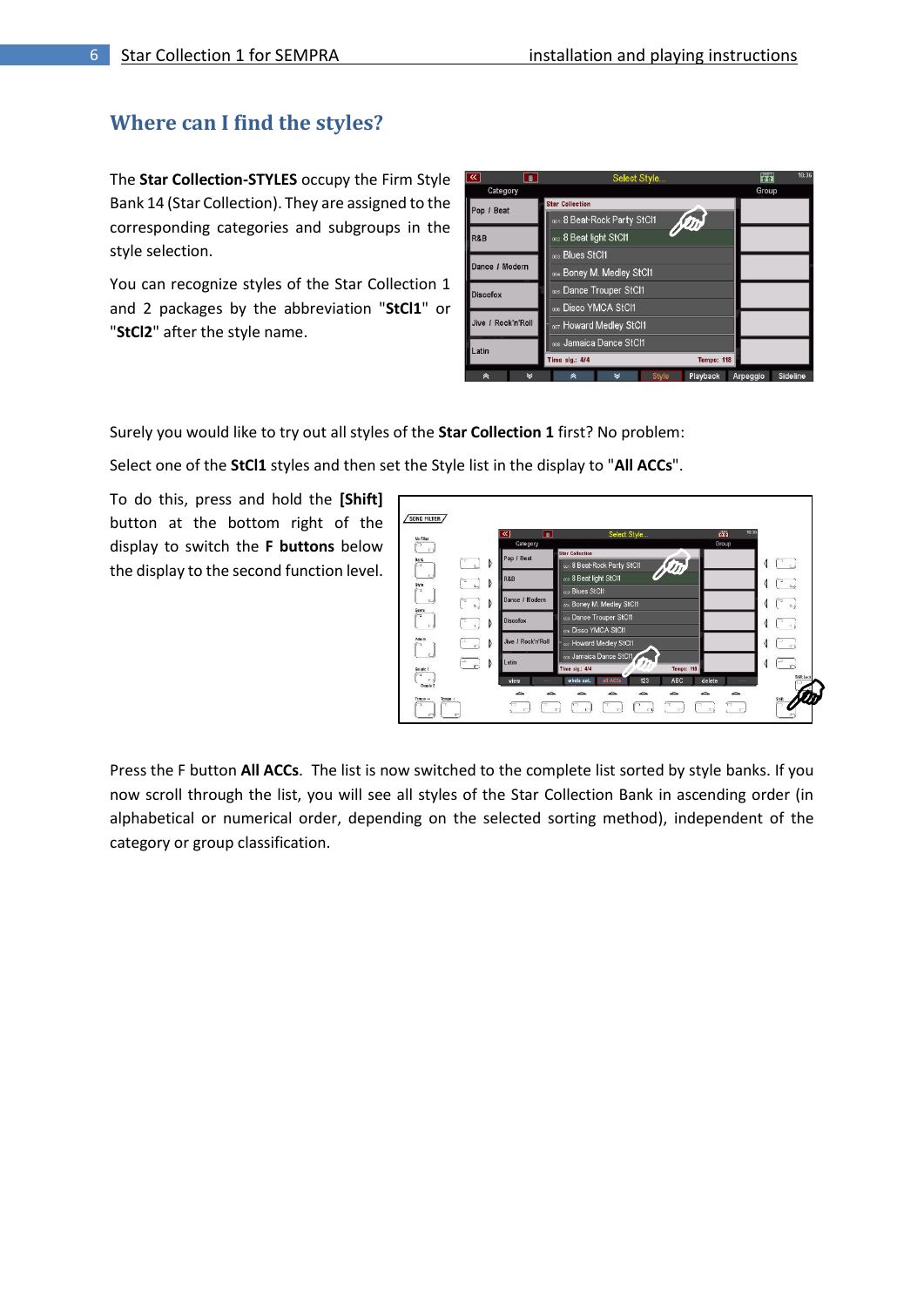# <span id="page-6-0"></span>**Styles Star Collection 1 (Firm-Style-Bank 14)**

| number | name                         |
|--------|------------------------------|
| 001    | 8 Beat-Rock Party StCl1      |
| 1002   | 8 Beat light StCl1           |
| 003    | <b>Blues StCl1</b>           |
| 004    | Boney M. Medley StCl1        |
| 005    | Dance Trouper StCl1          |
| 1006   | Disco YMCA StCl1             |
| 007    | Howard Medley StCl1          |
| 008    | Jamaica Dance StCl1          |
| 009    | Soft US 16 Beat StCl1        |
| 010    | Some broken StCl1            |
| 011    | Sommernacht Beat StCl1       |
| 012    | Sonne in der Nacht StCl1     |
| 013    | <b>Swinging Twist StCl1</b>  |
| 014    | Uni. 16 Disco StCl1          |
| 015    | Waltz half tempo StCl1       |
| 016    | Wind auf der Haut StCl1      |
| 017    | Rock 8 T.-Easy StCl1         |
| 018    | Rock you baby StCl1          |
| 019    | Rockin' all over StCl1       |
| 020    | Rosegarden StCl1             |
| 021    | Rote Lippen StCl1            |
| 022    | Route 66 Swing StCl1         |
| 023    | <b>Sarahs Softbeat StCl1</b> |
| 024    | Save the last Dance StCl1    |
| 1025   | Sehnsuchtsmelodie StCl1      |
| 026    | Sempre Sempre StCl1          |
| 027    | Sentimental Swing StCl1      |
|        | Sexbomb Disco StCl1          |
| 029    | Slow 6-8 Motion StCl1        |
| 030    | <b>Slow Swing StCl1</b>      |
| 031    | Smooth Operator StCl1        |
|        | So what's StCl1              |
|        | 028<br>032                   |